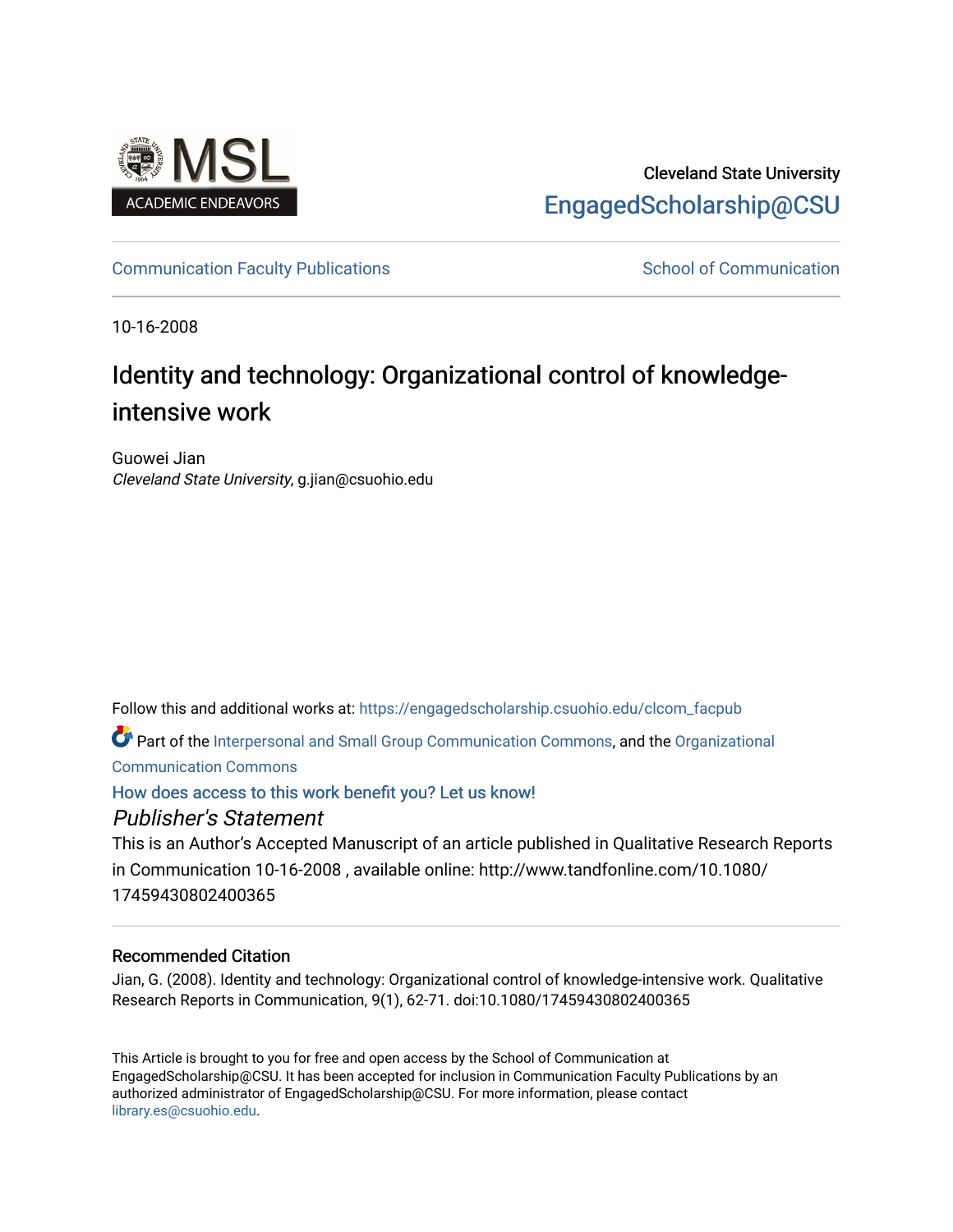# Identity and Technology: Organizational Control of Knowledge-Intensive Work

Guowei Jian

Much has been written about the functioning of managerial ideologies in identity-based organizational control. However, less attention has been given to the role of information and communication technologies (ICTs) and identity defined by a technological discourse in regulating knowledge-intensive work. The purpose of this research is to examine the roles of identity and ICTs in the control of knowledge-intensive work. A case study of a technology service organization reveals that the construction and consumption of a technologist identity operate as organizational control, and that ICTs enable the functioning of a dialectic of technological control. This study also demonstrates the paradoxical nature of work knowledge that both empowers and controls knowledge-workers.

Keywords: Control; ICTs; Identity Construction; Knowledge Workers; Organizational Knowledge

The production and maintenance of organizational control have been a persistent interest of organizational communication scholars (e.g., Barker, 1999; Deetz, 1998; Kärreman & Alvesson, 2004; Larson & Tompkins, 2005; Tompkins & Cheney, 1985). As knowledge-intensive work gradually becomes the cornerstone of this economy (Drucker, 1993), understanding its control practices is consequential to organizational effectiveness, worker satisfaction, and ethical conditions of organizational governance. Excessive control stifles the voice of employees, leading to the decrease of creativity in work problem-solving and decision making, erosion of trust and loyalty, and perpetuation of managerial domination (Deetz, 1995).

Guowei Jian (PhD, University of Colorado, 2003) is an assistant professor in the School of Communication, Cleveland State University, Cleveland, OH 44115-2214. E-mail: g.jian@csuohio.edu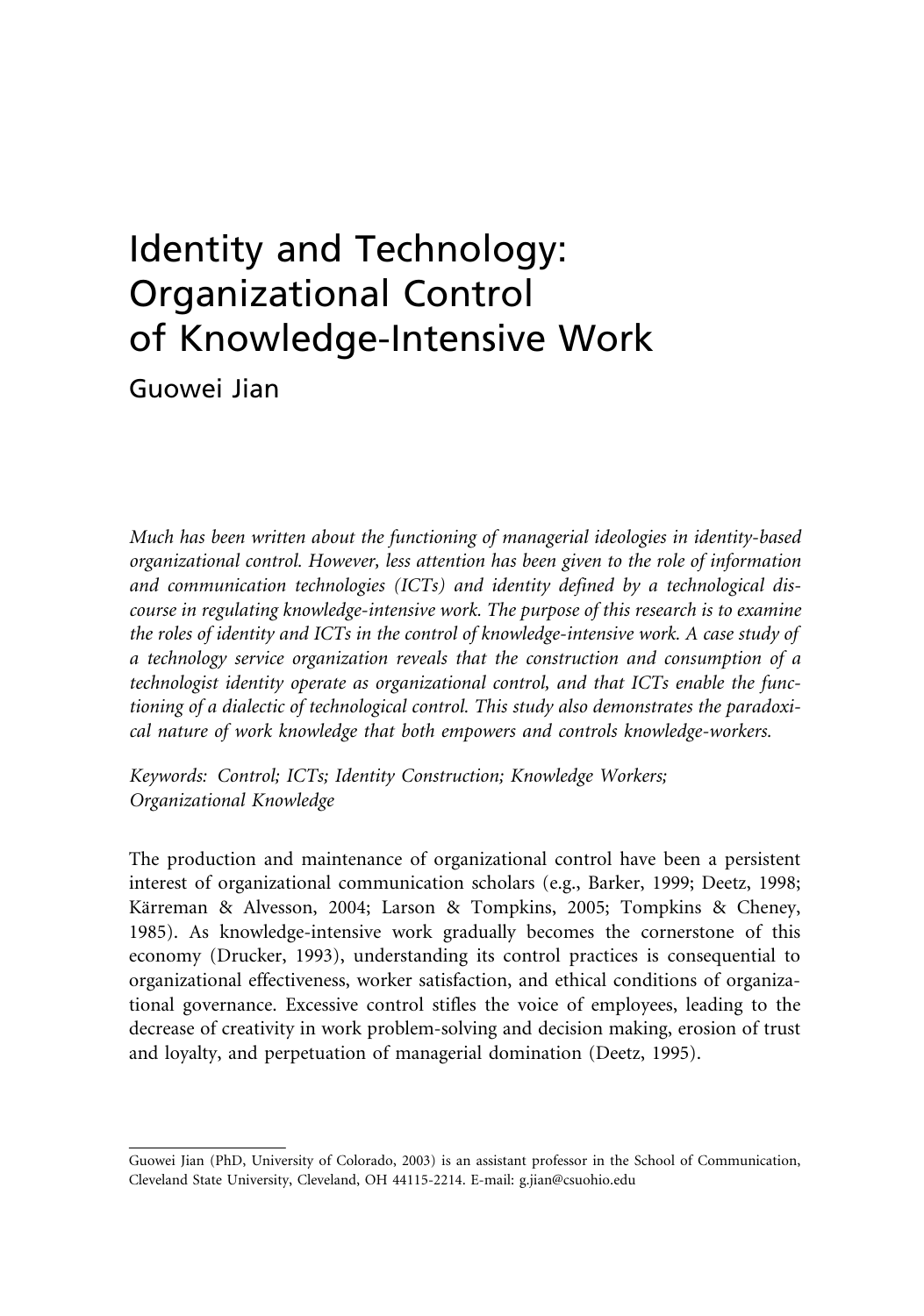Much has been written about the functioning of managerial ideologies in identitybased organizational control (Alvesson & Willmott, 2002). However, less attention has been given to the role of identity defined by a technological discourse and information and communication technologies (ICTs) in regulating knowledge-intensive work. The purpose of this research is to examine through a case study the role of identity and ICTs in the control of knowledge-intensive work. I will first lay down a contextual and theoretical ground for the case study by reviewing the current understanding of knowledge-intensive work and organizational control theories.

#### Knowledge-Intensive Work

Although knowledge has long been recognized as a critical factor for organizational development and performance (Penrose, 1959) and an essential economic resource for a postindustrial society (Drucker, 1993), only in the past decade or so has the growth of knowledge-intensive work begun to gain momentum. Existing literature has drawn some consensus on the nature of knowledge-intensive work.

First, different from capital- or manual labor-intensive work, knowledge-intensive work has knowledge as its primary input and is marked by high level of job autonomy (Alvesson, 1995; Starbuck, 1992). The transformation from input to output is infused with human creativity based on both high-level formal education and experiential understanding. Second, knowledge-intensive work involves complex communication processes that not only accomplish the work at hand but also establish and maintain certain social identities and relationships beyond organizational boundaries (Deetz, 1997). Identity construction and maintenance play a consequential role in knowledge-intensive work. Finally, ICTs have been widely adopted by organizations for the purpose of facilitating work processes and storing and distributing work knowledge (Jian & Jeffres, 2006).

The distinctive characteristics of knowledge-intensive work as presented so far demand an in-depth understanding of how organizational control operates. In this study, I am particularly interested in how identity and technology function in the control of knowledge-intensive work. To proceed, I will briefly review the existing theories of organizational control.

#### Organizational Control

In recent years, the growing deployment of advanced information and communication technologies (Jian, 2007a) and post-bureaucratic organizational arrangements (Heckscher & Donnellon, 1994) has sparked a renewed interest in organizational control. Building on Edwards' (1979) initial conceptualization of organizational control, which consists of simple control, technical control, and bureaucratic control, organizational communication scholars have contributed significantly to understanding some novel forms of organizational control mechanisms, such as culturalideological control (Alvesson, 1993), concertive control (Barker, 1999; Larson & Tompkins, 2005), and self-control (Alvesson & Willmott, 2002; Deetz, 1998).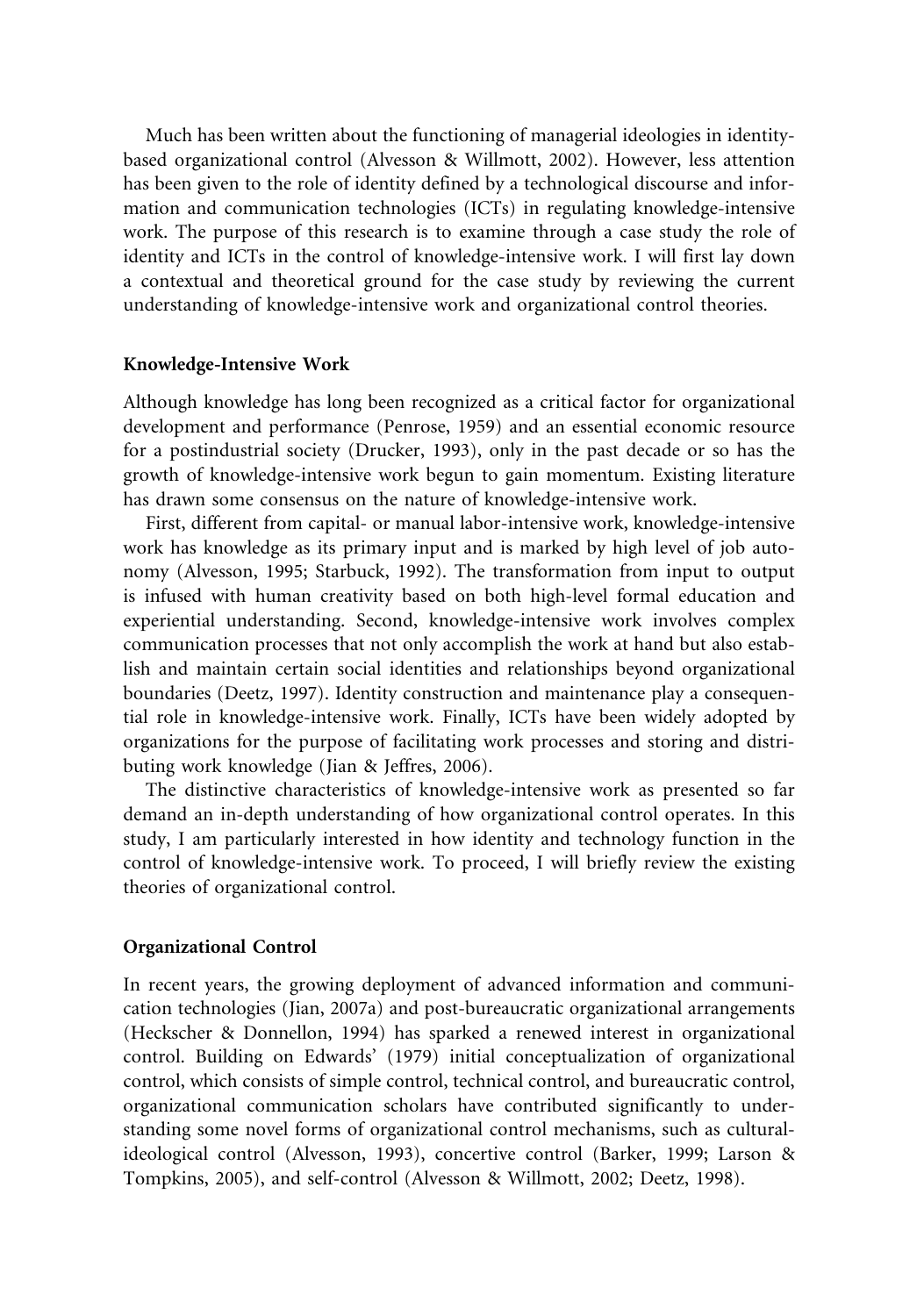Common to these recent theoretical developments is their identity-based characteristic (Kärreman & Alvesson, 2004). For instance, concertive control focuses on the collective production and reinforcement of identification with organizational values imposed by managers (Larson & Tompkins, 2005). Self-control is accomplished through the formation of employee identity within ''managerially inspired discourses about work and organization,'' such as the ''leadership'' discourse (Alvesson & Willmott, 2002, p. 620).

A shared assumption in this literature is the existence of conscious managerial efforts to control and influence, directly or indirectly, employee identity formation. However, when work becomes highly autonomous and employees retain significant power in work decision-making in knowledge-intensive work, I question whether the source of identity regulation still comes from conscious managerial efforts.

Moreover, although much effort has been made in understanding identity-based forms of control, less has been explored with regard to the role of ICTs in controlling knowledge-intensive work. Research in technological control suggests that ICTs provide electronic surveillance (e.g., Burris, 1993; Sewell, 1998; Zuboff, 1988), while resistance to ICT-based control has also been documented (e.g., LaNuez & Jermier, 1994). For example, LaNuez and Jermier (1994) illustrated sabotage as a form of resistance through such actions as infecting company computer systems with viruses.

In summary, the above review suggests that both our theoretical and empirical knowledge about the role of ICT and identity in the control of knowledge-intensive work is rather limited. To further our understanding, I propose the following research question:

RQ: What is the role of identity and technology in the control of knowledge-intensive work?

#### Methods

#### The Site

Campus Technology Services (CTS) was the primary information-technology provider for a large state university in the western United States. (To protect confidentiality, pseudonyms were given to the organization, participants, and the ICT.) It employed roughly 140 regular staff and about the same number of student part-time employees, serving approximately 30,000 customers on campus, including faculty, students, and administrative staff.

The core activities of CTS can be characterized as knowledge-intensive work. First, much of the work was in the form of knowledge services, such as trouble-shooting technology-related problems and providing technical advice and solutions. Second, the work process at CTS involved complex communication and creativity to define problems, explore solutions, and provide new products and services. Third, the demographics of CTS fulltime workforce indicated that 73% of people had received some higher education and about 50% had bachelor's and postgraduate degrees. Fourth, CTS employed a state-of-the-art ICT named Alpha to help facilitate and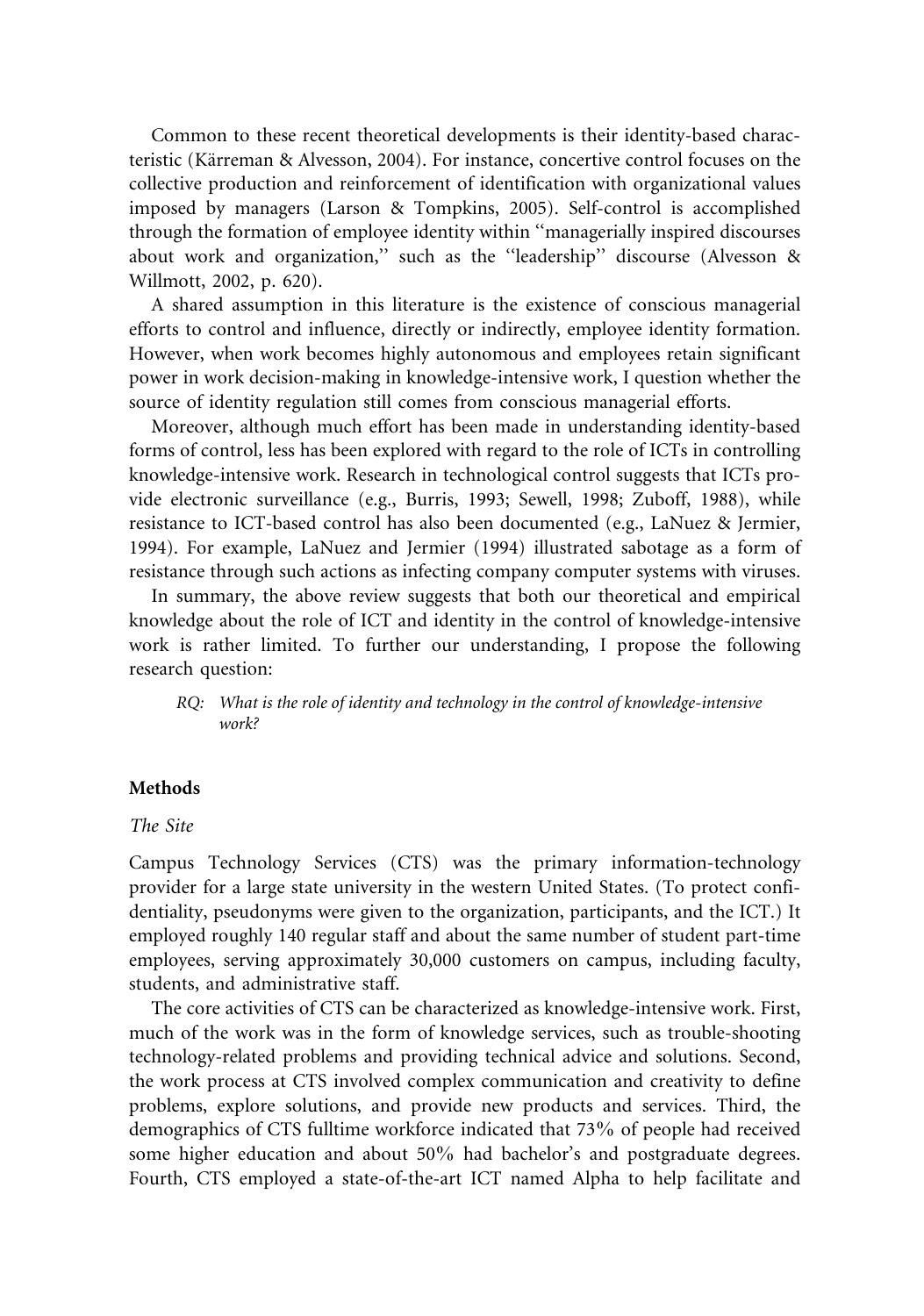manage workflow. The commercial vendor of Alpha described the technology as a software system that was capable of keeping track of customer service and other work-related requests, documenting and searching for work solutions, and recording and reporting work efforts. I entered CTS as a volunteer researcher in the name of studying the implementation and use of Alpha.

#### Data Collection and Analysis

I employed a case study method. As Yin (2003) argued, case study ''allows investigators to retain the holistic and meaningful characteristics of real-life events'' (p. 2). In a nine-month field research, I conducted 36 in-depth interviews with 34 people out of 140 full time staff members at CTS. Interviewing time ranged from 35 minutes to two hours. To gain rich understanding, I purposefully sampled employees from different organizational levels. All the interviews were audiotaped. Segments in each interview that provided evidence and insights were selected for transcription, which resulted in about 520 pages of double-spaced transcripts.

To help understand and interpret interview accounts, I collected written documents, including senior management meeting minutes, organizational charts, documents related to Alpha, organizational newsletters and Web pages, and e-mail messages. For direct observation, I attended a senior management meeting, two quarterly Alpha Users Group meetings, information-sharing meetings across workgroups, and two employee training sessions.

I used N4 (QSR NU\*DIST 4.0) to assist my qualitative data analysis (Gahan & Hannibal, 1998). Based on my research question, I started my analysis with three root categories: "identity," "Alpha use," and "control." I coded data line-by-line into these categories (Charmaz, 2006). For data points that were interesting but did not fit into these categories, I created what N4 calls ''free codes'' to hold these data points for potential later use. The second round of coding was to examine the data within each root category and split them into subcategories. In fact, while conducting the first round of coding, some subcategories began to emerge and were created along the way. For example, subcategories were created for data that suggested various identity patterns, types of Alpha use, and forms of control. The final analytical step was to make data-based theoretical connections or integration among subcategories within and across root categories. For example, data demonstrated that a technologist identity was associated with certain types of Alpha use and forms of control. Such integration produced thematic patterns that I will discuss in detail in the following section.

#### Findings

Data analysis from this case revealed two key findings. First, a technologist identity constructed within a technological discourse served as a dominant form of control among knowledge workers. The identity embodied a unity of the self, technology,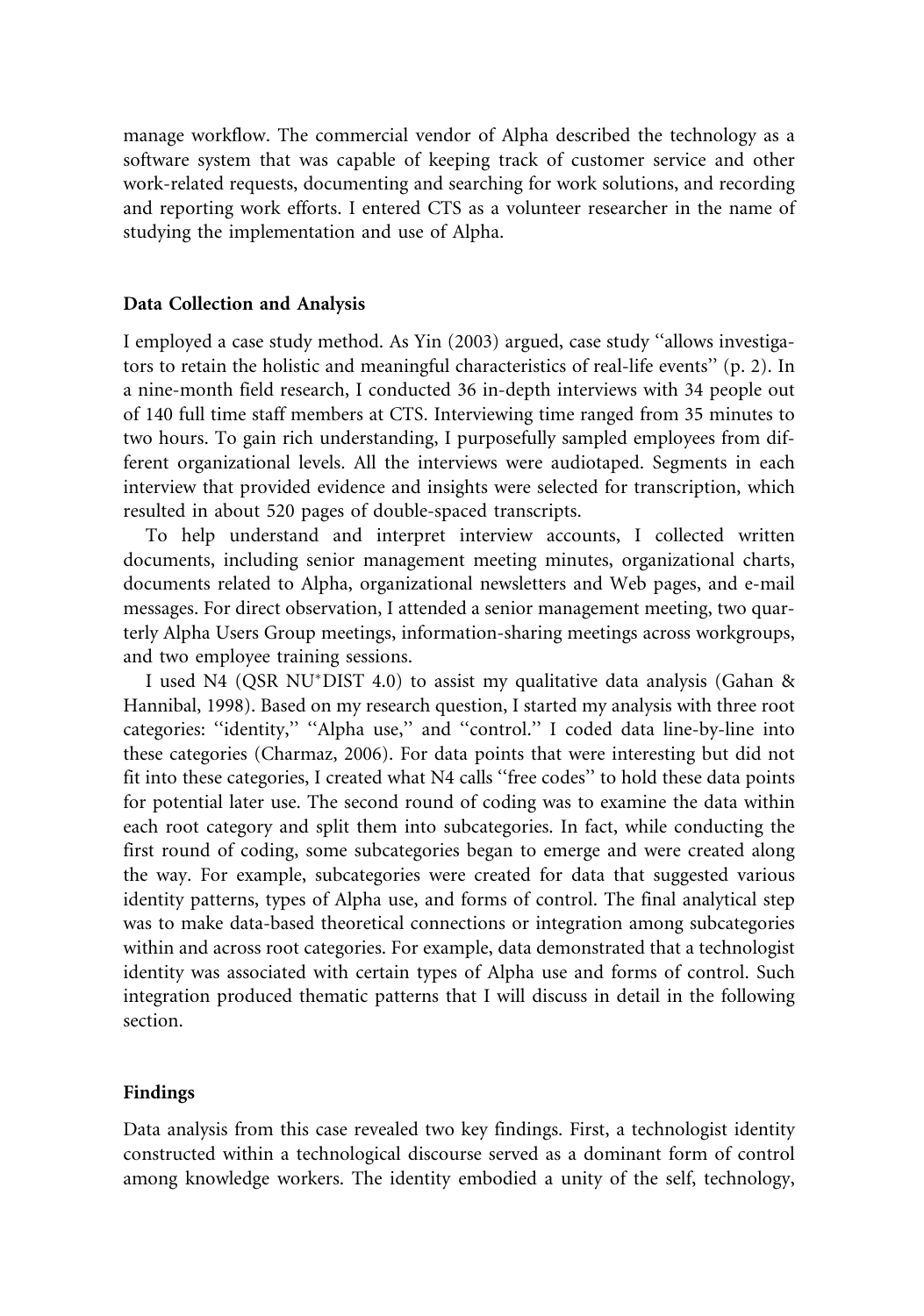and work tasks. It defined and regulated workers' experience and work relationships. Second, the case revealed a dialectic of technological control (Giddens, 1979, 1984) between professional managers and knowledge-workers. That is, to establish bureaucratic control over knowledge workers, professional managers attempted to transform knowledge-intensive work practice into observable bureaucratic discourse by using the ICT Alpha. The malleable nature of Alpha, on the other hand, enabled knowledge workers to transform the technology into alternative uses, and so created a space for resistance. The remainder of this section will explain and discuss these results.

#### Control through Identity Construction and Maintenance

In CTS, technical employees demonstrated a strong self-identity of being ''technologists.'' To do work was foremost to prove or reaffirm their identity of being technologically competent. As one employee said, ''For about two years I was a programmer. And then I took a test and became an analyst. ... There's a mentality within [CTS] that you need to pay your dues...so I kind of needed to prove myself.'' Technological knowledge and creativity defined who they were and infused the labor process. The technologist identity embodied a unity of the self, technology, and work. It was in sharp contrast to ''alienation'' as used to characterize traditional manual and office work. CTS employees demonstrated strong attachment to the technological knowledge or technologies on or with which they worked. For example, unlike career or professional managers, Jason was promoted to the managerial position due to his technological accomplishments. He commented during an interview,

I enjoy doing real work and I get in trouble for saying things like that because, as managers, we are in meetings, just meeting after meeting (laugh). When I say we're not doing real work, I offend some people [professional managers]. I can't help it. I still enjoy programming... .

For employees like Jason, doing "real work" was a matter of being who they were part of the identity work.

The irony is that the very construction and maintenance of a technologist identity allowed the functioning of organizational control. For instance, UNIX Ops was a workgroup of 21 employees that serviced UNIX machines for about 22 academic and administrative departments on campus. The group had a shared UNIX-based email trouble-queue system called MH. MH had personal email folders for each employee and a shared email folder to which customers could report their problems. One employee of the group stated in an interview,

In a lot of cases, we'll be logged in [MH] and monitoring things from home as well if we're doing other work or surfing Web pages or reading CNN.com or whatever. ... We are all just some kind of computer geeks, we are inevitably, we are logged in and watch stuff anyway and they [the customers] get 24 hour-service seven days a week.

As we see, control of customer service operated unobtrusively through individual knowledge-worker's efforts to maintain a technologist identity. The consumption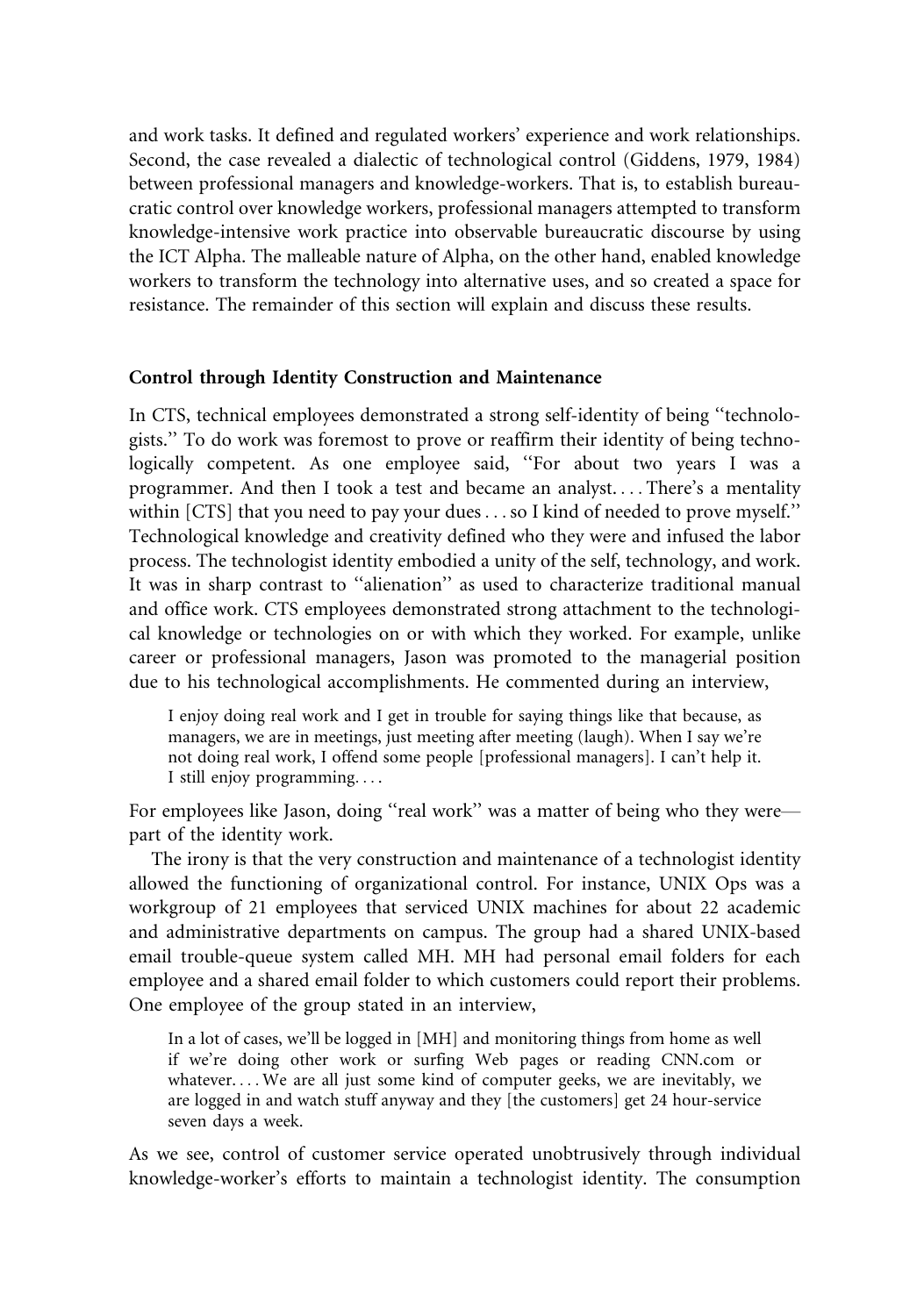of this identity created a sense of security and organizational status, and most importantly, the unity of work and the self.

#### The Dialectic of Technological Control

Professional managers at the senior level in CTS were in a legitimate position of authority, but the very lack of technological knowledge undermined their authority to establish direct control over knowledge-workers. Although the construction and maintenance of a technologist identity offered a powerful means of unobtrusive control over service and product quality, the professional managers were not satisfied with the lack of uniformity in service and loss of a direct rein over technological knowledge as an organizational asset.

The managers found an opportunity to establish such control in the newly implemented ICT Alpha. One built-in capability of Alpha was ''reporting.'' On these reports, information about service cases handled by each employee was provided with details (see Table 1). Time was a critical criterion in these reports. For instance, time was broken down into seven categories to measure timeliness and efficiency of each individual. This reporting function of Alpha transformed work into a visible discourse. Work was categorized by cases and divided by various measures of time. Every second of work was made visible. Alpha individualized each unit and employee's work and functioned as ceaseless and automatic surveillance and discipline. The reports became a disciplinary discourse containing voluminous administrative knowledge that rendered technological work visible and directly manageable. The professional managers could then utilize such administrative knowledge as leverage to establish authority over knowledge-workers.

Unlike Bentham's panopticon (Foucault, 1995), however, the technological control attempted by the professional managers at CTS was far from being totalizing. CTS workers demonstrated the dialectic of control through their action of redefining the ''spirit'' of Alpha—the core functionalities of the system (Poole and DeSanctis, 1990). Some CTS work groups transformed Alpha from an ''automated timesheet'', as defined by the professional managers, to other forms of technology. The transformation of Alpha in local workgroups defeated the very purpose of complete technological control and enhanced the power position of the technical staff. The following example could demonstrate this point.

One workgroup turned Alpha from a case reporting tool into a project management system. This alternative use of Alpha rendered information on the Alpha reports irrelevant for professional managers. For instance, "case age" (time length from opening to closing a customer-reported problem or inquiry) used to be an important indicator of efficiency of an employee. However, when Alpha was innovatively used as a project management system, ''case age'' entirely depended on the nature and length of a project. According to a group member, a project could last for three months or three years. The professional managers could no longer judge the efficiency of an employee based on the case turnaround time because it did not make any sense now. Therefore, such alternative use allowed the workers to retain power.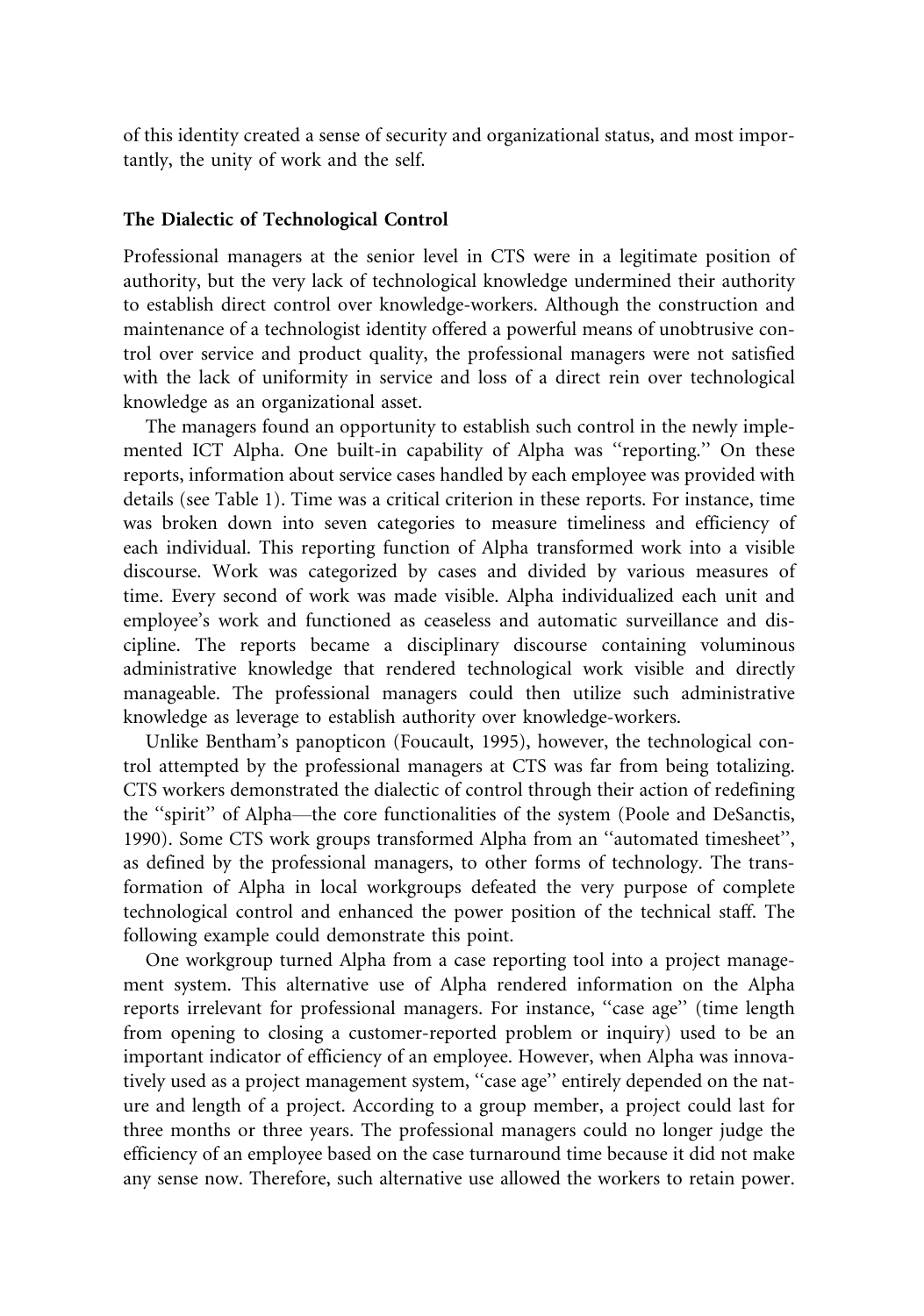|                | Average                              | Response                                                                             |             |                          |                                                                 |                        |                                    |
|----------------|--------------------------------------|--------------------------------------------------------------------------------------|-------------|--------------------------|-----------------------------------------------------------------|------------------------|------------------------------------|
| cases closed   |                                      |                                                                                      |             |                          |                                                                 |                        | $_{\rm{work}}^{\rm{Total}}$        |
|                |                                      | time                                                                                 |             |                          |                                                                 |                        |                                    |
|                |                                      |                                                                                      |             |                          |                                                                 |                        |                                    |
| Create on date | Age                                  | Product                                                                              | Product     |                          | <b>Total</b>                                                    |                        |                                    |
|                |                                      |                                                                                      | description |                          | research                                                        | work                   |                                    |
|                |                                      |                                                                                      |             |                          | time                                                            | time                   |                                    |
|                |                                      |                                                                                      |             |                          |                                                                 |                        |                                    |
|                | cases opened<br>and closed<br>Status | Categories shown in Alpha Employee Case-by-Case Detail Reports<br>time to<br>closure | average     | Average<br>phone<br>time | Average<br>research<br>Total<br>phone<br>time<br>$\mathbf{m}$ e | Total<br>phone<br>time | Total<br>research<br>time<br>Total |

| ם היה הייד ה        |
|---------------------|
|                     |
| mh 11<br>A In A A   |
|                     |
| Categories Shown in |
|                     |
|                     |
|                     |
|                     |
| annin<br>Ц          |
| ₫                   |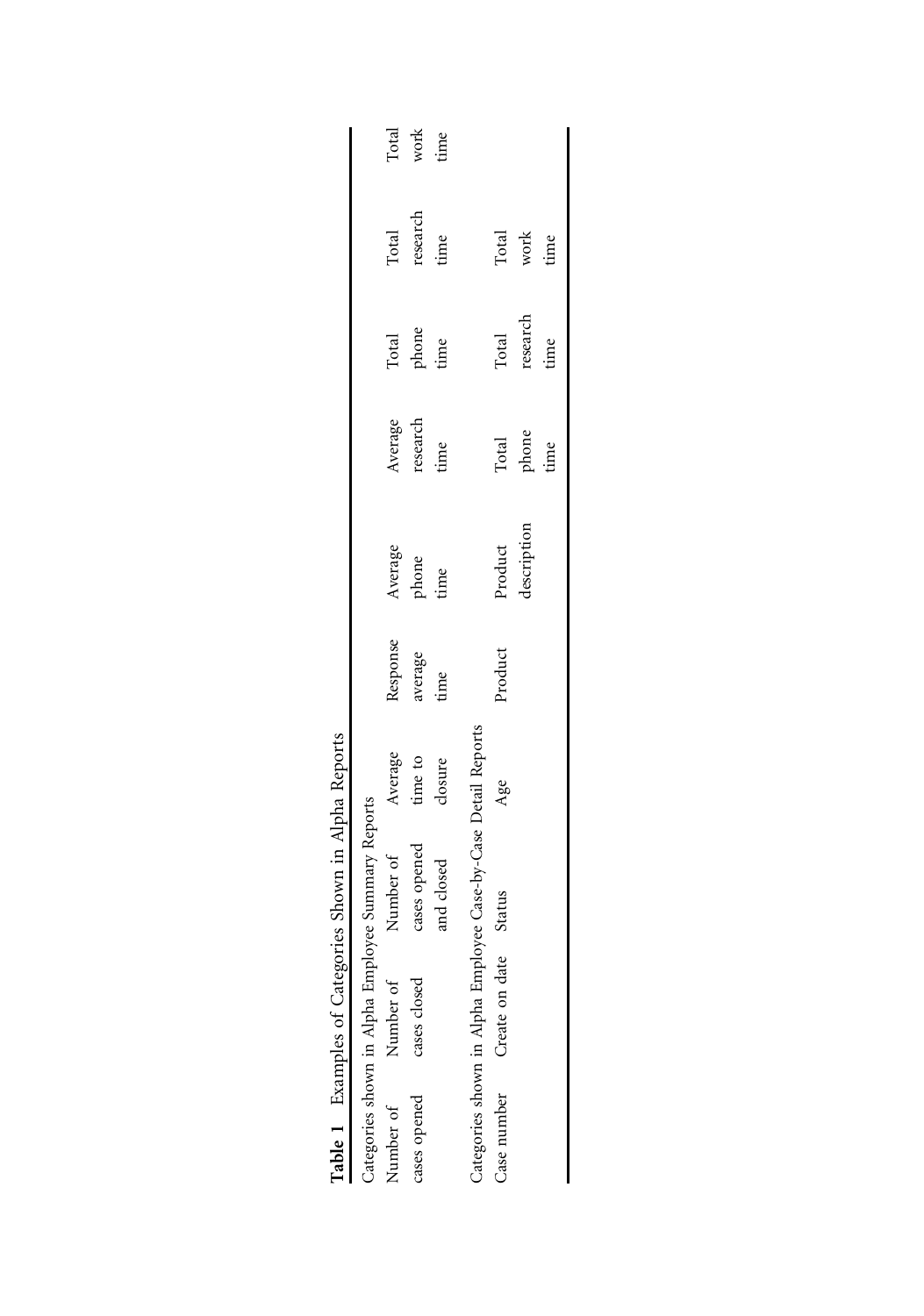#### Discussion

This research explored the practices of control over knowledge-intensive work through a case study in a technology service organization CTS. Based on the findings above, I will draw three theoretical conclusions. First, the case reveals that the identity-based control operates through employee self-positioning within a technological discourse instead of managerial value imposition. By offering a sense of unity of the self, technology, and work, a technologist identity functions as an antidote against alienation that marked labor-intensive work (Braverman, 1974). The pursuit and consumption of this identity, aided by new technologies, enable more pervasive self-control over work than other traditional forms of control, and allow the intrusion or colonization of work into other domains of life (Deetz, 1992). This identity is located in a technological discourse embraced by the wider society that makes a fetish of technology and extols technological competitiveness.

Second, the findings indicate that technological control in knowledge-intensive work is dialectical (Giddens, 1979, 1984). The professional managers at CTS attempted to establish bureaucratic control, the ''iron cage'' (Weber, 1947), through the use of new ICTs like Alpha. Armed with technical knowledge, CTS employees were able to take advantage of the malleable nature of Alpha, re-define its instrumental use, and create a space of resistance. Rather than showing managerial control as inherent in a technology itself, the case provided an empirical example of the ambivalence of ICTs (Feenberg, 1991), which is that the function of an ICT is ''located outside the technology in human agents who command it from above'' (p. 91).

Finally, the study reveals the paradoxical nature of work knowledge. On the one hand, work knowledge enables employees to retain a sense of unity between selfrealization and work, and empowers them to break away from the bureaucratic ''iron cage.'' On the other, the competition for technological knowledge among workers and the desire to maintain a technologist identity form a new form of control and domination.

The findings of this case are certainly limited by CTS' specific organizational context as a technology-service organization and being part of a large state employment system. However, it is hoped that the understanding unveiled in this case will help lay down the path toward a comprehensive theory of control in knowledge-intensive work. Future research should examine how knowledge workers' professional and organizational identities interact in shaping organizational control outcomes and how multiple control mechanisms co-exist and produce intended and unintended consequences (Jian, 2007b). Finally, it is hoped that this study could offer a moment of critical reflection for practitioners. Understanding the dialectical nature of technological control may prompt business managers to reconsider their use of ICTs for the purpose of control. Recognizing the identity-based self control may heighten the consciousness among knowledge workers about their own participation in tightening the organizational iron cage (Barker, 1993).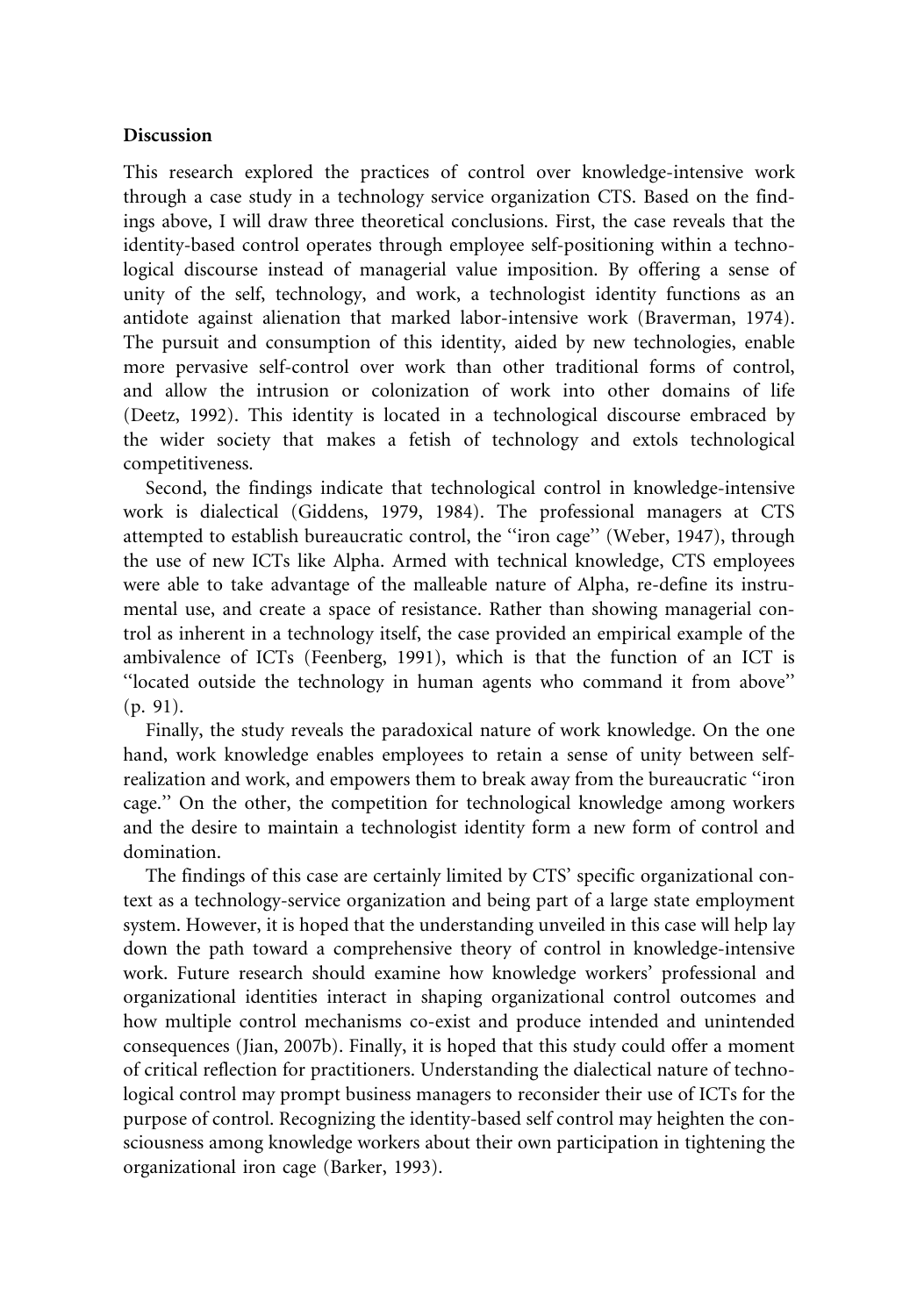#### References

Alvesson, M. (1993). Cultural-ideological modes of management control. In S. Deetz (Ed.), Communication yearbook 16 (pp. 3–42). Newbury Park, Calif.: Sage.

Alvesson, M. (1995). Management of knowledge-intensive companies. New York: Walter de Gruyter.

Alvesson, M. & Willmott, H. (2002). Identity regulation as organizational control: Producing the appropriate individual. Journal of Management Studies, 39, 619–644.

- Barker, J. (1993). Tightening the iron cage: Concertive control in self-managing teams. Administrative Science Quarterly, 38, 408–437.
- Barker, J. (1999). The discipline of teamwork: Participation and concertive control. Thousand Oaks, Calif.: Sage.
- Braverman, H. (1974). Labor and monopoly capital. New York: Monthly Labor Review Press.
- Burris, B. (1993). Technocracy at work. Albany, NY: State University of New York Press.
- Charmaz, K. (2006). Constructing grounded theory: A practical guide through qualitative analysis. Thousand Oaks, Calif.: Sage.
- Deetz, S. (1992). Democracy in an age of corporate colonization: Developments in communication and the politics of everyday life. Albany, NY: State University of New York Press.
- Deetz, S. (1995). Transforming communication, transforming business: Building responsive and responsible workplaces. Cresskill, NJ: Hampton Press, Inc.
- Deetz, S. (1997). The business concept, discursive power, and managerial control in a knowledgeintensive company: A case study. In B. Sypher (Ed.), Case studies in organizational communication (2nd ed., pp. 183–212). New York: Harper Business.
- Deetz, S. (1998). Discursive formations, strategized subordination and self-surveillance. In A. McKinlay & K. Starkey (Eds.), Foucault, management and organization theory (pp. 151– 172). London: Sage
- Drucker, P. (1993). Post-capitalist society. New York: HarperCollins.
- Edwards, R. (1979). Contested terrain: The transformation of the workplace in the twentieth century. New York: Basic Books.
- Feenberg, A. (1991). Critical theory of technology. New York: Oxford University Press.
- Foucault, M. (1995). Discipline and punish: The birth of the prison. (A.M.S. Smith, Trans.). New York: Vintage Books.
- Gahan, C. & Hannibal, M. (1998). Doing qualitative research using QSR NUD\* IST. Thousand Oaks, Calif.: Sage.
- Giddens, A. (1979). Central problems in social theory: Action, structure, and contradiction in social analysis. Los Angeles, Calif.: University of California Press.
- Giddens, A. (1984). The constitution of society. Berkeley, Calif.: University of California Press.
- Heckscher, C. & Donnellon, A. (1994). The post-bureaucratic organization: New perspectives on organizational change. Thousand Oaks, Calif.: Sage.

Jian, G. (2007a). ''Omega is a four-letter word'': Toward a tension-centered model of resistance to information and communication technologies. Communication Monographs, 74(4), 517–540.

- Jian, G. (2007b). Unpacking unintended consequences in planned organizational change: A process model. Management Communication Quarterly, 21, 5–28.
- Jian, G. & Jeffres, L. (2006). Understanding employees' willingness to contribute to shared electronic databases: A three-dimensional framework. Communication Research, 33, 242–261.
- Kärreman, D. & Alvesson, M. (2004). Cages in tandem: Management control, social identity, and identification in a knowledge-intensive firm. Organization, 11(1), 149–175.
- LaNuez, D. & Jermier, J. M. (1994). Sabotage by managers and technocrats: Neglected patterns of resistance at work. In J. M. Jermier, D. Knights, & W. R. Nord (Eds.), Resistance and power in organizations (pp. 219–251). New York: Routledge.
- Larson, G. & Tompkins, P. (2005). Ambivalence and resistance: A study of management in a concertive control system. Communication Monographs, 72, 1–21.
- Penrose, E. (1959). The theory of the growth of the firm. New York: Wiley.